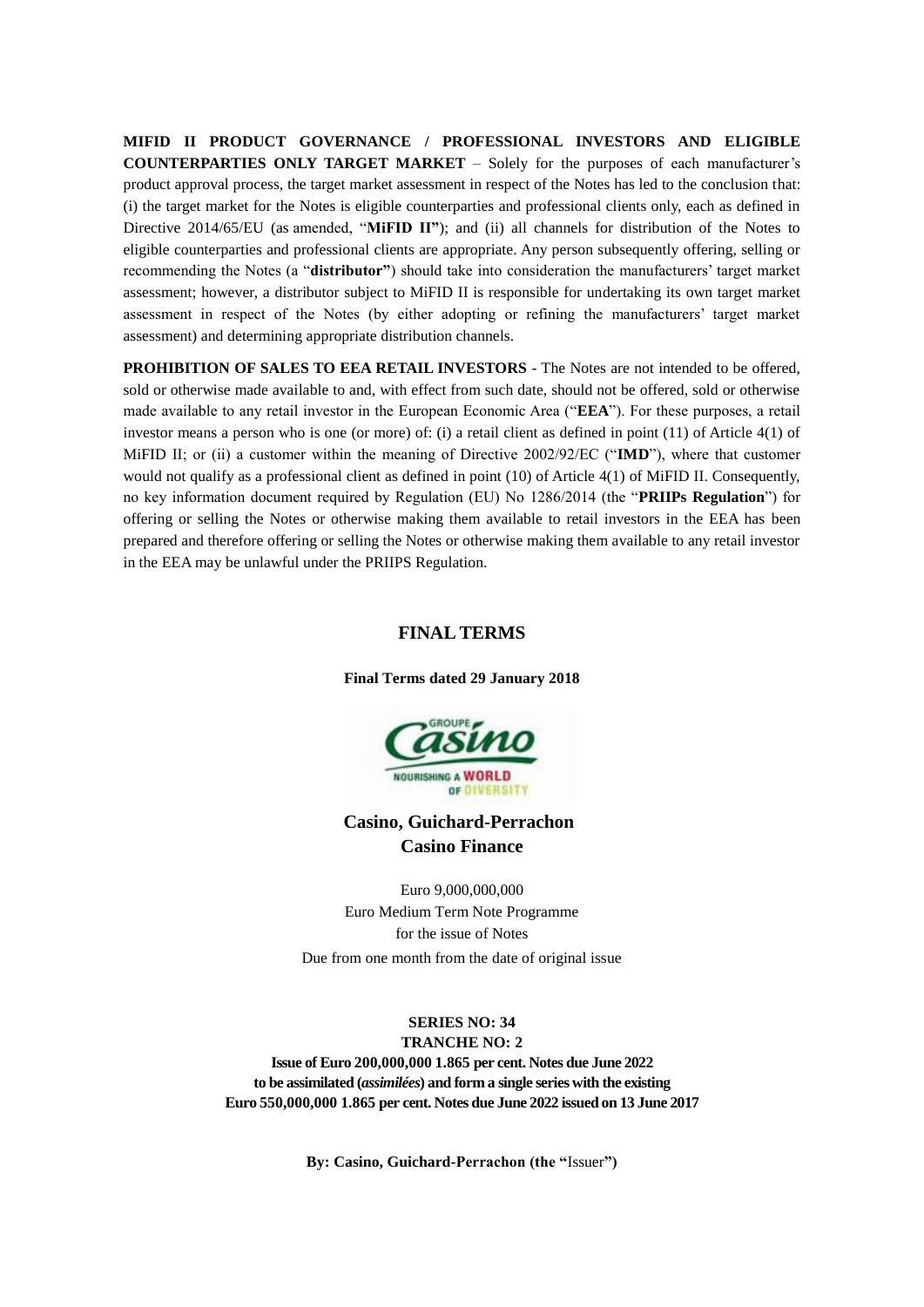**Global Coordinators and Joint-Bookrunners**

**NATIXIS SOCIÉTÉ GÉNÉRALE CORPORATE & INVESTMENT BANKING**

**Joint-Bookrunners**

**HSBC J.P. MORGAN SANTANDER GLOBAL CORPORATE BANKING**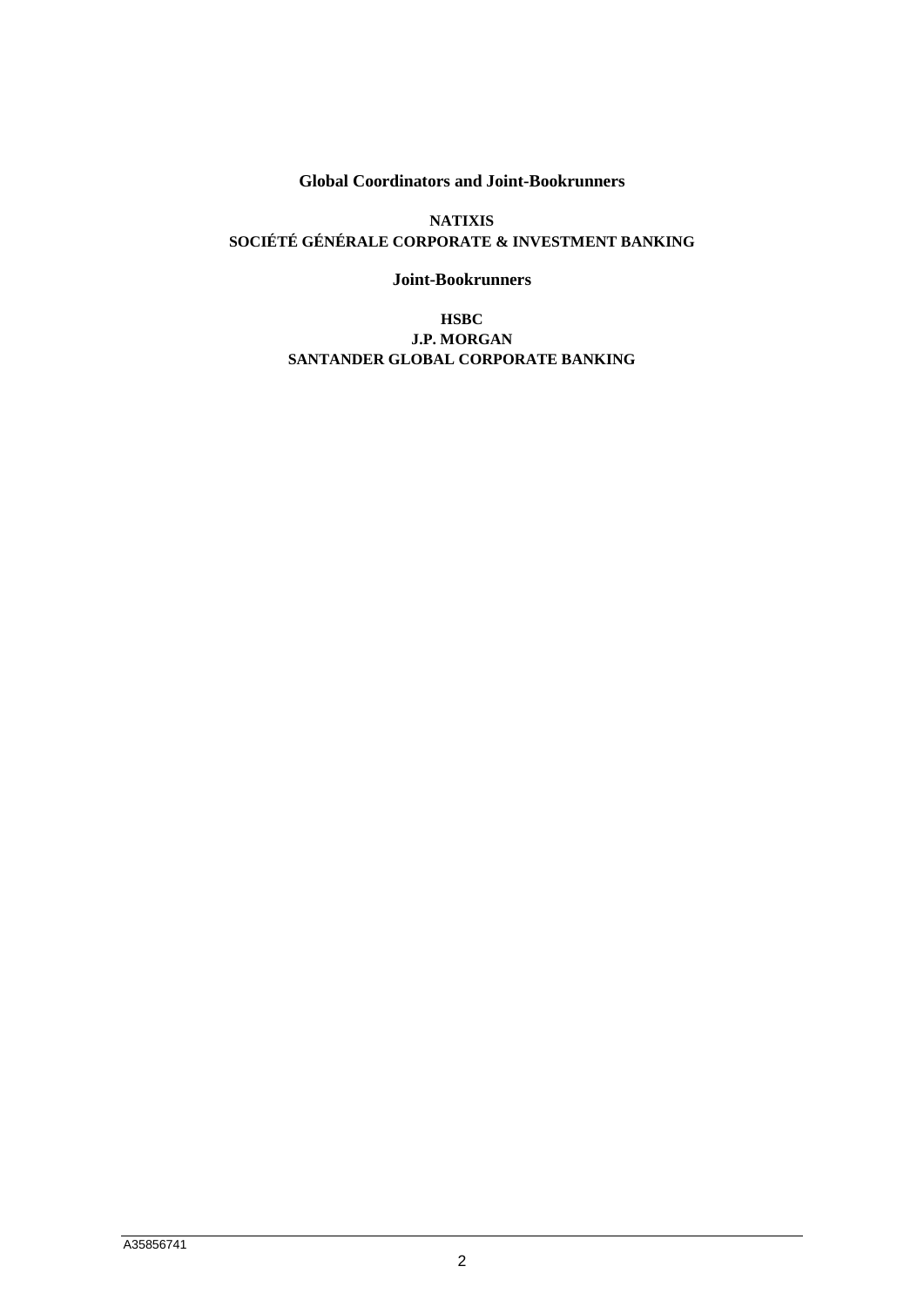#### **PART A – CONTRACTUAL TERMS**

Terms used herein shall be deemed to be defined as such for the purposes of the Conditions (the "**Conditions**") which are the 2017 EMTN Conditions set out in the Base Prospectus dated 13 January 2017 and incorporated by reference in the Base Prospectus dated 17 January 2018. This document constitutes the Final Terms of the Notes described herein for the purposes of Article 5.4 of the Directive 2003/71/EC of 4 November 2003, as amended (the "**Prospectus Directive**") and must be read in conjunction with the Base Prospectus dated 17 January 2018 which constitutes a prospectus for the purposes of the Prospectus Directive, save in respect of the Conditions which are the 2017 EMTN Conditions. Full information on the Issuer and the offer of the Notes is only available on the basis of the combination of these Final Terms, the 2017 EMTN Conditions and the Base Prospectus dated 17 January 2018. The Base Prospectus is available for viewing at the office of the Fiscal Agent or each of the Paying Agents and on the websites of (a) the Luxembourg Stock Exchange (www.bourse.lu) and (b) the Issuer (http://www.groupecasino.fr/fr/Obligations.html) and copies may be obtained from Casino, Guichard-Perrachon, 1, Cours Antoine Guichard, 42000 Saint-Etienne, France.

| 1. | Series Number:<br>(i)                             | 34                                                                                                                                                                                                                                                                                                                                                                           |
|----|---------------------------------------------------|------------------------------------------------------------------------------------------------------------------------------------------------------------------------------------------------------------------------------------------------------------------------------------------------------------------------------------------------------------------------------|
|    | (ii) Tranche Number:                              | $\overline{2}$                                                                                                                                                                                                                                                                                                                                                               |
|    | (iii) Date on which the Notes<br>become fungible: | The Notes will be assimilated ( <i>assimilées</i> ) and form a single<br>series with the existing Euro 550,000,000 1.865 per cent. Notes<br>due June 2022 issued by the Issuer on 13 June 2017<br>(the "Existing Notes") as from the date of assimilation which is<br>expected to be on or about forty (40) calendar days after the<br>Issue Date (the "Assimilation Date"). |
| 2. | Specified Currency or Currencies:                 | Euro ("EUR")                                                                                                                                                                                                                                                                                                                                                                 |
| 3. | <b>Aggregate Nominal Amount:</b>                  |                                                                                                                                                                                                                                                                                                                                                                              |
|    | Series:<br>(i)                                    | EUR 750,000,000                                                                                                                                                                                                                                                                                                                                                              |
|    | Tranche:<br>(ii)                                  | EUR 200,000,000                                                                                                                                                                                                                                                                                                                                                              |
| 4. | <b>Issue Price:</b>                               | 101.57 per cent. of the Aggregate Nominal Amount of the<br>Tranche plus 1.18542 per cent. corresponding to accrued<br>interest from (and including) 13 June 2017 to (but excluding)<br>the Issue Date.                                                                                                                                                                       |
| 5. | Specified Denomination:                           | EUR 100,000                                                                                                                                                                                                                                                                                                                                                                  |
| 6. | <b>Issue Date:</b><br>(i)                         | 31 January 2018                                                                                                                                                                                                                                                                                                                                                              |
|    | (ii) Interest Commencement Date:                  | 13 June 2017                                                                                                                                                                                                                                                                                                                                                                 |
| 7. | <b>Maturity Date:</b>                             | 13 June 2022                                                                                                                                                                                                                                                                                                                                                                 |
| 8. | <b>Interest Basis:</b>                            | 1.865 per cent. Fixed Rate                                                                                                                                                                                                                                                                                                                                                   |
| 9. | Change of Interest Basis:                         | Not Applicable                                                                                                                                                                                                                                                                                                                                                               |
|    | 10. Put/Call Options:                             | Make-Whole Redemption by the Issuer                                                                                                                                                                                                                                                                                                                                          |
|    |                                                   | <b>Issuer Residual Maturity Call Option</b>                                                                                                                                                                                                                                                                                                                                  |
|    |                                                   | Change of Control Put Option                                                                                                                                                                                                                                                                                                                                                 |
|    |                                                   | (further particulars specified below)                                                                                                                                                                                                                                                                                                                                        |
|    | 11. Dates of the corporate                        | Decision of the Conseil d'administration of Casino, Guichard-                                                                                                                                                                                                                                                                                                                |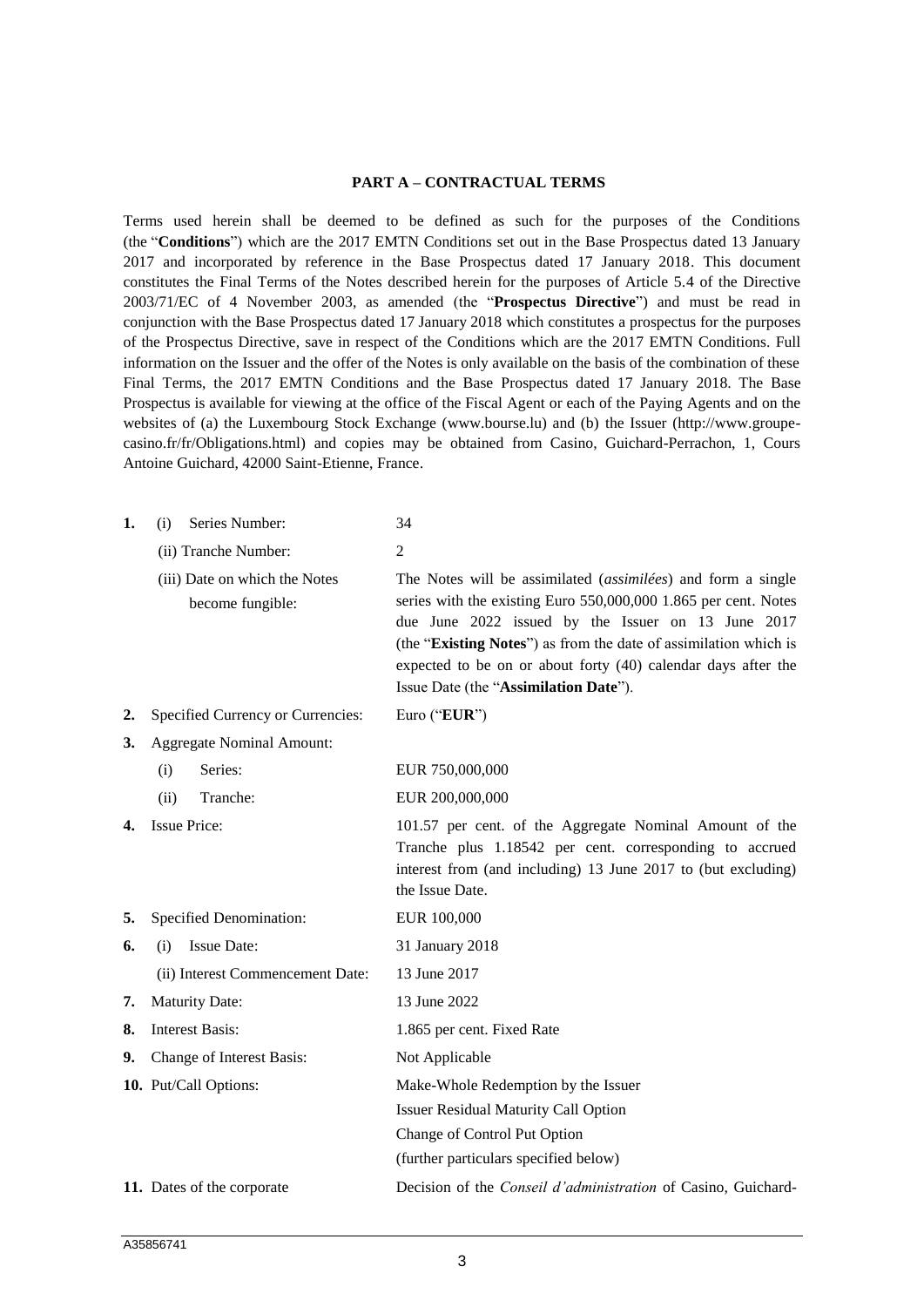authorisations for issuance of Notes obtained:

Perrachon dated 15 December 2017 and of the *Président Directeur Général* dated 24 January 2018

### **PROVISIONS RELATING TO INTEREST (IF ANY) PAYABLE**

|     | <b>12. Fixed Rate Note Provisions</b> | Applicable                                                                                   |
|-----|---------------------------------------|----------------------------------------------------------------------------------------------|
| (i) | Rate of Interest:                     | 1.865 per cent. per annum payable annually in arrear on each<br><b>Interest Payment Date</b> |
| (i) | <b>Interest Payment Dates:</b>        | 13 June in each year                                                                         |
|     | (iii) Fixed Coupon Amount:            | EUR 1,865 per Specified Denomination                                                         |
|     | (iv) Broken Amount:                   | Not Applicable                                                                               |
| (v) | Adjustment of Interest Rate:          | Not Applicable                                                                               |
|     | (vi) Margin Adjustment:               | Not Applicable                                                                               |
|     | (vii) Day Count Fraction:             | Actual/Actual - ICMA                                                                         |
|     | (viii) Determination Dates:           | 13 June in each year                                                                         |
|     | 13. Floating Rate Note Provisions     | Not Applicable                                                                               |
|     | 14. Zero Coupon Note Provisions       | Not Applicable                                                                               |
|     |                                       |                                                                                              |

### **PROVISIONS RELATING TO REDEMPTION**

| 15. Call Option<br>(Condition $6(b)(i)$ )                                           | Not Applicable                                                                                                                                                                                                                                                                                                                                                                                                                                                                                                                                                                                                                                                                                                                                                                                                                                                                                                                                                                             |
|-------------------------------------------------------------------------------------|--------------------------------------------------------------------------------------------------------------------------------------------------------------------------------------------------------------------------------------------------------------------------------------------------------------------------------------------------------------------------------------------------------------------------------------------------------------------------------------------------------------------------------------------------------------------------------------------------------------------------------------------------------------------------------------------------------------------------------------------------------------------------------------------------------------------------------------------------------------------------------------------------------------------------------------------------------------------------------------------|
| 16. Make-Whole Redemption<br>(Condition $6(b)(ii)$ )                                | Applicable                                                                                                                                                                                                                                                                                                                                                                                                                                                                                                                                                                                                                                                                                                                                                                                                                                                                                                                                                                                 |
| (i) Notice period:                                                                  | As per Conditions                                                                                                                                                                                                                                                                                                                                                                                                                                                                                                                                                                                                                                                                                                                                                                                                                                                                                                                                                                          |
| (ii) Parties to be notified (if other<br>than set out in Condition<br>$6(b)(ii))$ : | Not Applicable                                                                                                                                                                                                                                                                                                                                                                                                                                                                                                                                                                                                                                                                                                                                                                                                                                                                                                                                                                             |
| (iii) Make Whole Redemption<br>Rate:                                                | The Make-Whole Redemption Rate is the average of the four<br>quotations given by the Reference Dealers of the mid-market<br>annual yield to maturity of the 0 per cent Bundesobligationen of<br>the Bundesrepublik Deutschland due 8 April 2022 with ISIN<br>DE0001141752 (the "Bund"), on the fourth Business Day<br>preceding the optional redemption date. "Reference Dealers"<br>means each of the four banks selected by the Calculation Agent<br>which are primary European government security dealers, and<br>their respective successors, or market makers in pricing<br>corporate bond issues. If the Bund is no longer outstanding, a<br>similar bund will be chosen by the Calculation Agent at 11.00<br>a.m. (Central European time (CET)) on the third Business Day<br>preceding the optional redemption date, quoted in writing by the<br>Calculation Agent to the Issuer. The optional redemption date<br>will be published by the Issuer in accordance with Condition 14. |
| (iv) Make Whole Redemption<br>Margin:                                               | 0.35 per cent. per annum                                                                                                                                                                                                                                                                                                                                                                                                                                                                                                                                                                                                                                                                                                                                                                                                                                                                                                                                                                   |

- (v) If redeemable in part:
	- (a) Minimum Redemption EUR 5,000 per Note of EUR 100,000 Specified Denomination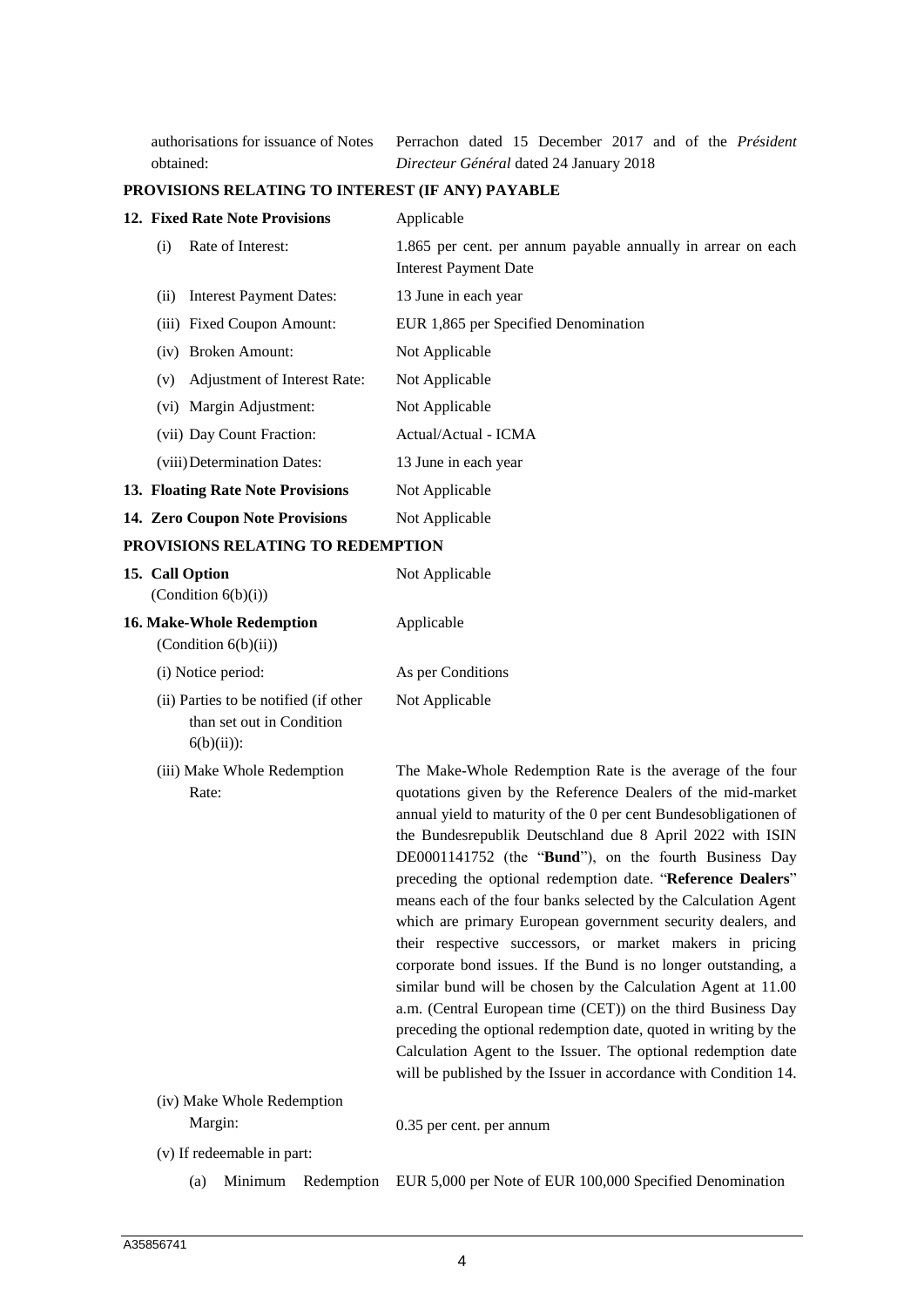Amount to be redeemed:

| 17. Residual Maturity Call Option<br>Applicable<br>(Condition $6(b)(iv)$ )<br>(i) Call Option Date:<br>13 March 2022<br>(ii) Notice Period:<br>As per Conditions<br>18. Put Option<br>Not Applicable<br>(Condition $6(c)$ )<br>19. Repurchase Event<br>Not Applicable<br>(Condition $6(f)(ii)$ )<br>20. Change of Control Put Option<br>Applicable<br>(Condition $6(i)$ )<br>21. Final Redemption Amount of | Maximum Redemption<br>(b)<br>Amount to be redeemed: | EUR 100,000 per Note of EUR 100,000 Specified<br>Denomination |
|-------------------------------------------------------------------------------------------------------------------------------------------------------------------------------------------------------------------------------------------------------------------------------------------------------------------------------------------------------------------------------------------------------------|-----------------------------------------------------|---------------------------------------------------------------|
|                                                                                                                                                                                                                                                                                                                                                                                                             |                                                     |                                                               |
|                                                                                                                                                                                                                                                                                                                                                                                                             |                                                     |                                                               |
|                                                                                                                                                                                                                                                                                                                                                                                                             |                                                     |                                                               |
|                                                                                                                                                                                                                                                                                                                                                                                                             |                                                     |                                                               |
|                                                                                                                                                                                                                                                                                                                                                                                                             |                                                     |                                                               |
|                                                                                                                                                                                                                                                                                                                                                                                                             |                                                     |                                                               |
|                                                                                                                                                                                                                                                                                                                                                                                                             | each Note                                           | EUR 100,000 per Specified Denomination                        |
| 22. Early Redemption Amount                                                                                                                                                                                                                                                                                                                                                                                 |                                                     |                                                               |
| Early Redemption Amount(s)<br>(i)<br>of each Note payable on<br>redemption<br>for<br>taxation<br>reasons (Condition $6(e)$ ), for<br>illegality (Condition 6(h)) or<br>on event of default (Condition<br>9) or other early redemption:<br>EUR 100,000 per Specified Denomination                                                                                                                            |                                                     |                                                               |
| Redemption<br>for<br>taxation<br>(ii)<br>reasons permitted on days<br>others than Interest Payment<br>Dates (Condition $6(e)$ ):<br>Yes                                                                                                                                                                                                                                                                     |                                                     |                                                               |
| (iii) Unmatured<br>Coupons<br>to<br>become<br>void<br>upon<br>early<br>(Materialised<br>redemption<br>Notes only) (Condition $7(f)$ ):<br>Not Applicable                                                                                                                                                                                                                                                    |                                                     |                                                               |
| <b>GENERAL PROVISIONS APPLICABLE TO THE NOTES</b>                                                                                                                                                                                                                                                                                                                                                           |                                                     |                                                               |
| 23. Form of Notes:<br><b>Bearer Dematerialised Notes</b>                                                                                                                                                                                                                                                                                                                                                    |                                                     |                                                               |
| <b>Registration Agent:</b><br>Not Applicable<br>(i)                                                                                                                                                                                                                                                                                                                                                         |                                                     |                                                               |
| <b>Temporary Global</b><br>(ii)<br>Certificate:<br>Not Applicable                                                                                                                                                                                                                                                                                                                                           |                                                     |                                                               |
| (iii) Applicable TEFRA<br>exemption:<br>Not Applicable                                                                                                                                                                                                                                                                                                                                                      |                                                     |                                                               |
| 24. Exclusion of the possibility to<br>identification<br>of<br>request<br>a<br>Noteholder<br>provided<br>as<br>by<br>Condition 1(a):                                                                                                                                                                                                                                                                        |                                                     |                                                               |
| Not Applicable<br>25. Financial Centre:<br>Not Applicable                                                                                                                                                                                                                                                                                                                                                   |                                                     |                                                               |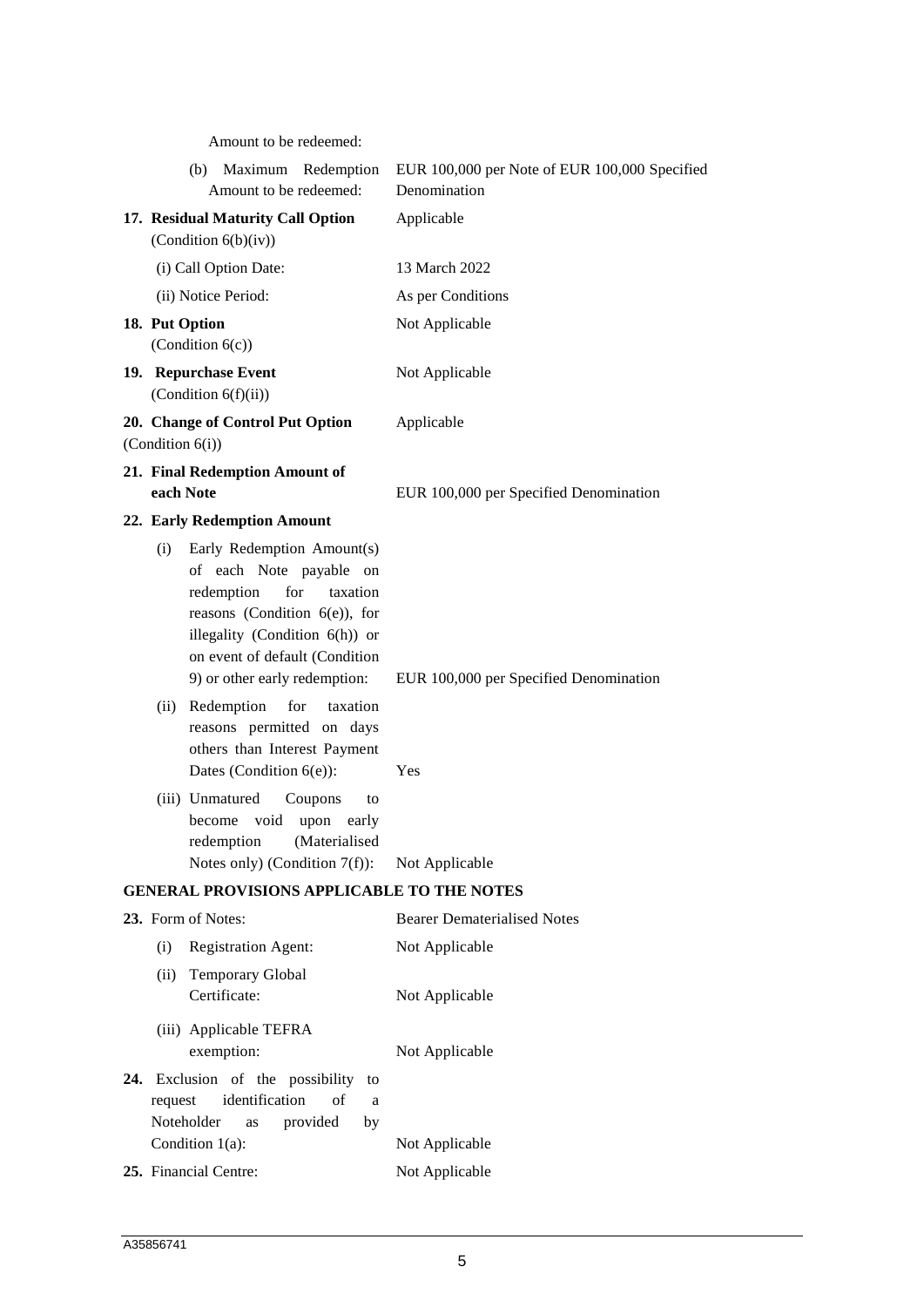| 26. Talons for future Coupons to be<br>attached to Definitive Notes (and<br>dates on which such Talons mature): | Not Applicable                                                   |
|-----------------------------------------------------------------------------------------------------------------|------------------------------------------------------------------|
| 27. Redenomination,<br>renominalisation<br>and reconventioning provisions:                                      | Not Applicable                                                   |
| 28. Purchase in accordance with<br>applicable French laws and                                                   |                                                                  |
| regulations                                                                                                     | Applicable                                                       |
| 29. Consolidation provisions:                                                                                   | Not Applicable                                                   |
| <b>30.</b> Masse:                                                                                               | Contractual Masse shall apply                                    |
|                                                                                                                 | The initial Representative shall be:                             |
|                                                                                                                 | MASSQUOTE S.A.S.U.                                               |
|                                                                                                                 | <b>RCS 529 065 880 Nanterre</b>                                  |
|                                                                                                                 | 7bis rue de Neuilly                                              |
|                                                                                                                 | F-92110 Clichy                                                   |
|                                                                                                                 | France                                                           |
|                                                                                                                 | Mailing address:                                                 |
|                                                                                                                 | 33, rue Anna Jacquin                                             |
|                                                                                                                 | 92100 Boulogne Billancourt                                       |
|                                                                                                                 | France                                                           |
|                                                                                                                 | Represented by its Chairman                                      |
|                                                                                                                 | The Representative will be entitled to a remuneration of EUR 500 |
|                                                                                                                 | (VAT excluded) per year, payable on each Interest Payment Date   |
|                                                                                                                 | with the first payment at the Issue Date.                        |

Signed on behalf of the Issuer:

Duly represented by: ......................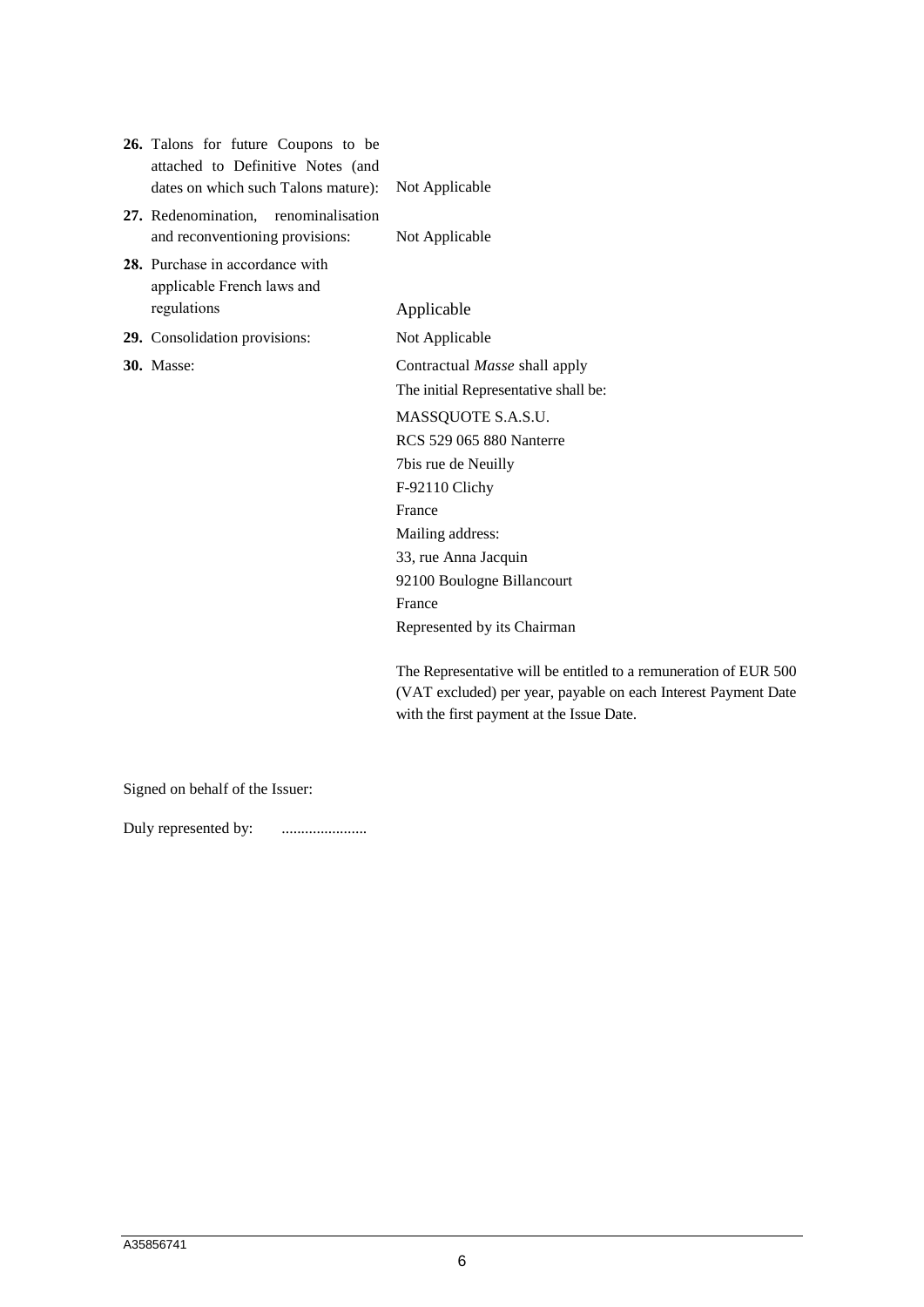#### **PART B – OTHER INFORMATION**

### **1 ADMISSION TO TRADING**

Admission to trading: Application has been made by the Issuer (or on its behalf) for the Notes to be admitted to trading on the Regulated Market of the Luxembourg Stock Exchange with effect from 31 January 2018.

### **2 RATINGS**

Ratings: The Notes to be issued have beenrated:

S&P: BB+ Moody's: Ba1

Each of S&P and Moody's is established in the European Union, is registered under Regulation (EC) No 1060/2009 as amended (the "**CRA Regulation**") and is included in the list of credit rating agencies registered in accordance with the CRA Regulation published on the European Securities and Markets Authority's website (www.esma.europa.eu/page/List-registered-and-certified-CRAs).

### **3 INTERESTS OF NATURAL AND LEGAL PERSONS INVOLVED IN THE ISSUE**

Save as disclosed in "Subscription and Sale" so far as the Issuer is aware, no person involved in the offer of the Notes has an interest material to the offer.

# **4 THIRD PARTY INFORMATION AND STATEMENT BY EXPERTS AND DECLARATIONS OF ANY INTEREST**

Not Applicable

### **5 TOTAL EXPENSES**

Estimated total expenses relating to the admission to trading: EUR 600

#### **6 YIELD**

Indication of yield: 1.490 per cent. per annum of the Aggregate Nominal Amount of the Tranche